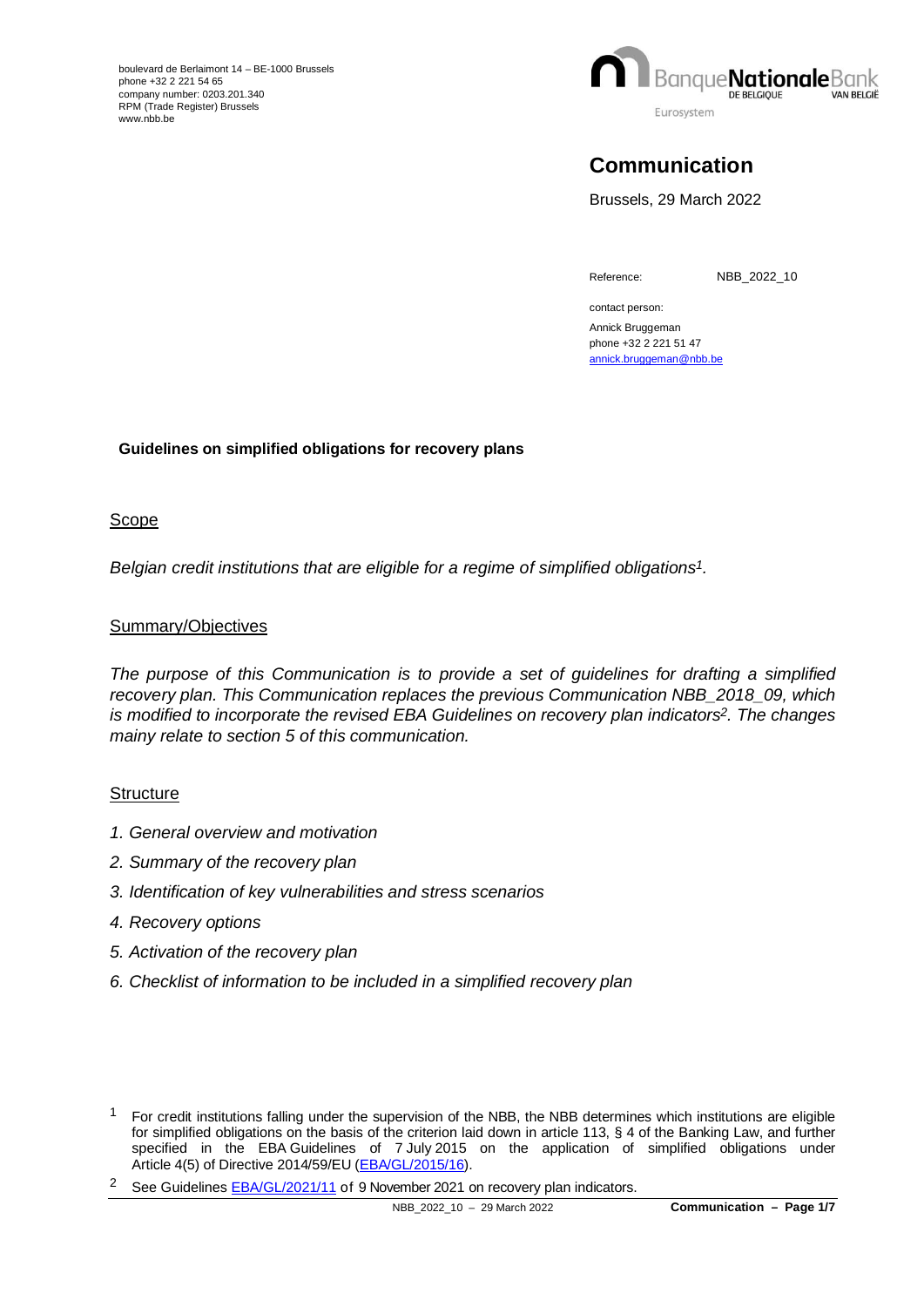Dear Madam, Dear Sir,

This Communication sets out the requirements for the recovery plans to be drafted by credit institutions that have been designated as qualifying for simplified recovery plan obligations[3](#page-1-0). While the guidelines provided in this Communication offer a set of general principles that should be followed in developing a simplified recovery plan, the NBB reserves the right to adapt these requirements to the circumstances of individual institutions.

# **1. General overview and motivation**

- 1. Recovery planning is a management strategy aimed at preventing a credit institution from failing when faced with severe stress. The objective of a recovery plan is not to forecast the factors that could prompt a crisis, but rather to identify the options that might be available in responding to a crisis and to assess whether these options are sufficiently robust. Recovery plans should thus aid credit institutions in preparing their responses to potential crises, although it is understood that in an actual crisis, specific decisions should be taken depending on the particular features of the crisis. Recovery plans must exclude from consideration any extraordinary form of government or central bank support.
- 2. Credit institutions that qualify for simplified recovery plan obligations are expected to develop a recovery plan that is appropriate for the institution's size, business model, complexity, and shareholding structure. Simplified recovery plans should include the following components, which are described further below:
	- (a) a brief summary of the plan and of the institution's own assessment of its overall recovery capacity;
	- (b) a description of the institution's key vulnerabilities and of relevant scenarios that could severely impact the institution;
	- (c) a description of recovery options that could be used to address an extreme solvency or liquidity shock;
	- (d) information regarding activation of the recovery plan, including a monitoring framework with indicators that can detect stress at a sufficiently early stage.
- 3. Recovery planning requires institutions to identify scenarios that are severe enough to threaten their survival, taking into account their business model, risks, and vulnerabilities. While scenarios developed in the context of other regulatory exercises, such as stress tests or ICAAP, can serve as a helpful starting point for developing recovery plan scenarios, recovery planning is nevertheless a separate exercise. As recovery plans require institutions' management to consider how the institution would react in a crisis situation, the severity of the scenarios considered in the recovery plan must exceed that of the scenarios considered in other regulatory exercises.
- 4. Each component of the recovery plan is described in more detail below. Point 6 contains a checklist of information to be provided for each component of the plan.

# **2. Summary of the recovery plan**

<span id="page-1-0"></span>5. The institution should provide a brief summary of the recovery plan which describes the process of developing the plan and the procedures for approving and validating it. The summary should also outline the main conclusions from the analysis of the institution's vulnerabilities and recovery options, as well as the institution's assessment of its overall recovery capacity. The institution should also specify any preparatory measures it has taken or plans to take in order to facilitate the implementation of the recovery plan or to improve its potential effectiveness, for example by reducing impediments to the implementation of certain recovery options.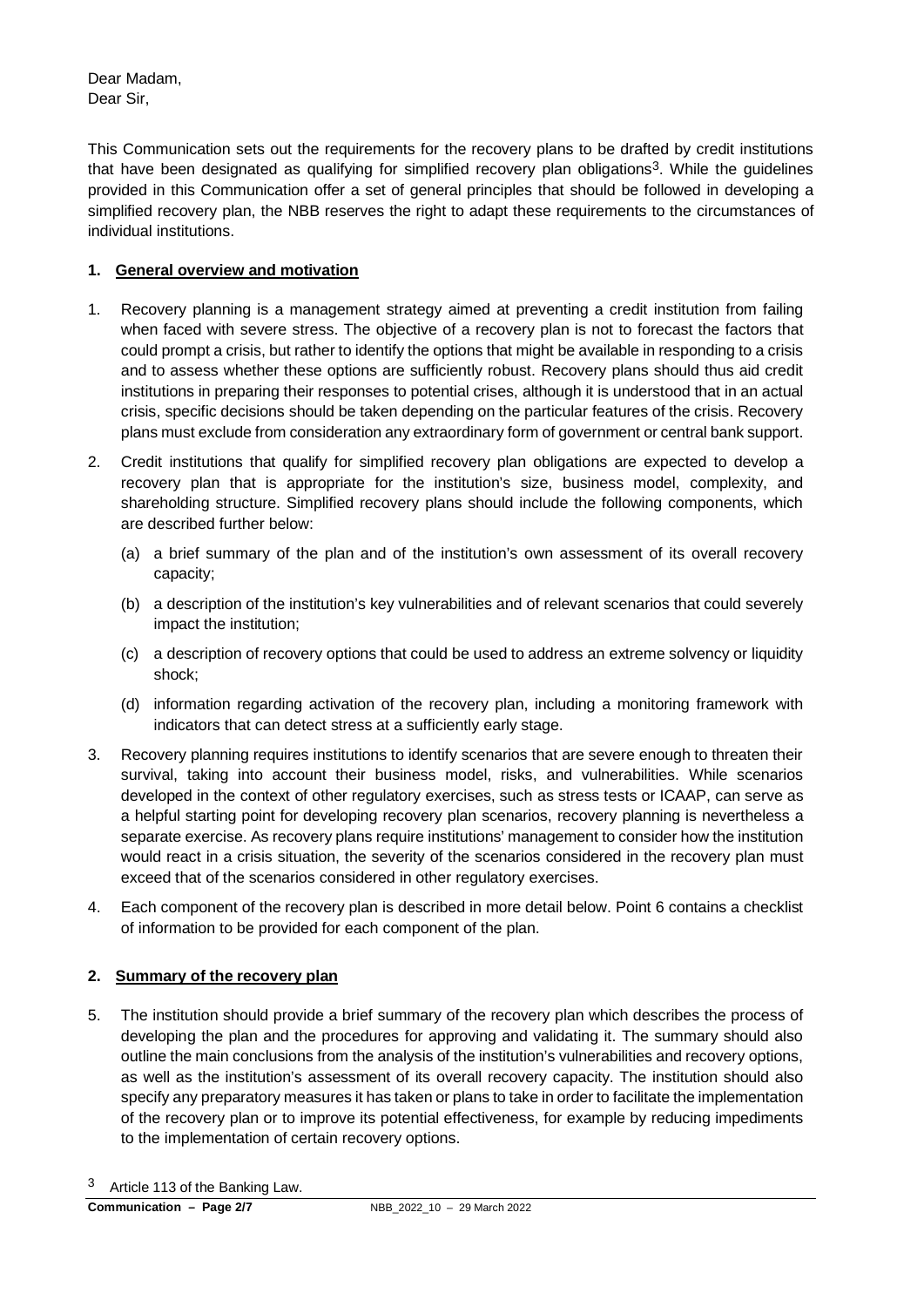### **3. Identification of key vulnerabilities and stress scenarios**

- 6. The institution should describe its business model and identify its core business lines, major risk drivers, and key vulnerabilities. Where the institution has already provided similar information in other regulatory reports, it may cut and paste the text from those reports. The institution's vulnerabilities will likely be directly related to its core business lines and/or its major sources of funding. Vulnerabilities may also be linked to concentrations of certain security holdings.
- 7. The institution should describe relevant scenarios which, in light of the identified vulnerabilities, would trigger a crisis for the institution. The shocks considered in the scenarios should be severe enough to threaten the institution's viability in the absence of any response on its part. This means that the shocks should place the institution well below the Pillar 1 and Pillar 2 regulatory capital or liquidity requirements, but above the point at which the institution believes it would likely be forced into resolution. Institutions should consider scenarios with different levels of severity, including at least one "very severe" scenario that is closer to the point of resolution and one "severe" scenario that is closer to the minimum regulatory requirements.

# **4. Recovery options**

- 8. The institution should provide a list of the options it could activate to recover from a solvency or liquidity crisis. These options could include measures such as a capital increase or the sale of certain portfolios. The list should include not only actions to strengthen capital, but also more radical measures such as disposing of certain activities or business lines, selling subsidiaries, or restructuring debt. These options should not involve any assumption of extraordinary forms of government or central bank support. They should also be implementable at very short notice and should have a tangible impact in the short run. Recovery options should include measures which are extraordinary in nature and which are not measures taken in the course of the institution's normal business. The following types of measures should be included where appropriate:
	- (a) Measures to improve the institution's capital position through external recapitalisations or internal measures.
	- (b) Measures to ensure that the institution has adequate access to contingency funding sources, including potential liquidity sources.
	- (c) Measures to reduce risk and leverage or to restructure business lines including, where appropriate, possible divestments of assets, legal entities, or business lines.
	- (d) Measures to achieve a voluntary restructuring of liabilities, without triggering an event of default or termination or a similar event.
	- (e) Any other management actions or strategies aimed at restoring the financial soundness of the institution or group.[4](#page-2-0)
- 9. For each option, institutions should provide the following:
	- (a) **A brief description of the recovery option**.
	- (b) **A description of the internal decision-making process for activating the option,** including the steps to be followed, the required timing, and the parties involved in the decision.
	- (c) **A qualitative risk assessment of the option**, with a view to assess the feasibility of the option and to identify potential obstacles to implementing it. The main assumptions relating to the option and its feasibility should be outlined, in particular the conditions to be satisfied in order for the option to be feasible. For example, it may be necessary for specific markets to be operating normally or for certain legal or operational requirements to be fulfilled. The main risks associated with the option, including financial, operational, and reputation risks, should also be reported, as well as any other significant risk not falling within these three categories. Where
- <span id="page-2-0"></span>4 For more information on group recovery plans, see Recommendation [EBA/REC/2017/02](https://www.eba.europa.eu/sites/default/documents/files/documents/10180/1770344/1fb547a6-2bbc-4487-9cc7-79a5318bfde2/EBA-Rec-2017-02%20%28Recommendation%20on%20coverage%20of%20entities%20in%20group%20recovery%20plans%29.pdf?retry=1) of 1 November 2017 on the coverage of entities in a group recovery plan.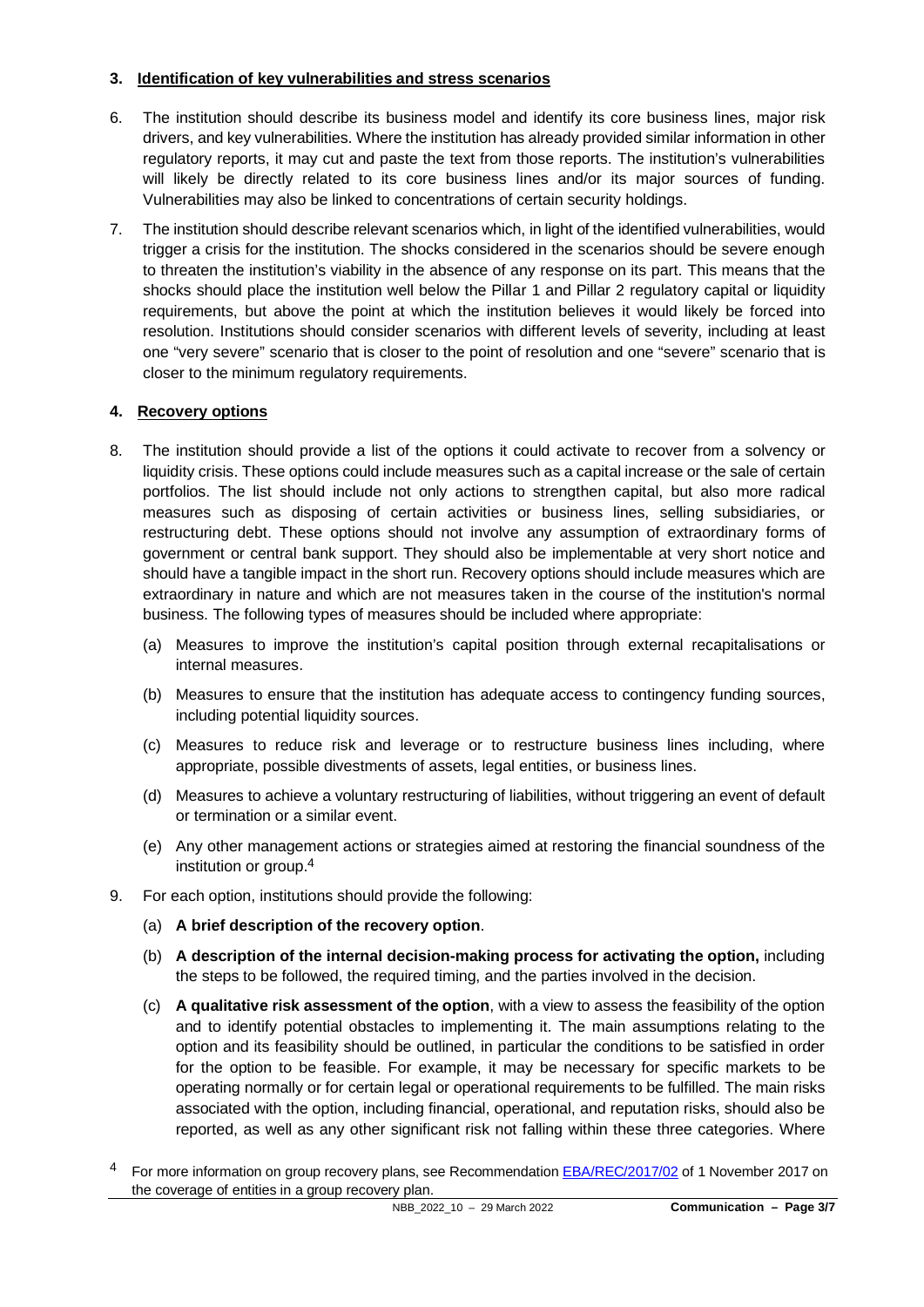possible, the assessment of the risk associated with the recovery option should draw on any prior experience relating to the implementation of the recovery option or of a similar measure. Information on the profiles of possible buyers for disposals of any activities or entities should also be provided where possible. Finally, any potential legal or regulatory obstacles should be mentioned, covering, if applicable, the issues of shareholder rights, competition law, tax issues, and social law.

- (d) **A quantitative impact assessment of the option.** An assessment should be made of the maximum impact of each recovery option on the institution's capital position, liquidity, and profitability. Any other material impact on the institution should also be mentioned.
- (e) **A ranking of the recovery options.** On the basis of the conclusions from the risk and impact assessments, a score should be assigned to each recovery option in every scenario, reflecting the effectiveness/appropriateness of the option for the specific scenario.

# **5. Activation of the recovery plan**

- 10. The institution should provide information on the activation of the recovery plan, so as to demonstrate that the plan will be implemented at an early enough stage, when any problems are still manageable. The recovery plan should include a monitoring framework, with indicators designed to detect stress at a sufficiently early stage. This framework could also be used to trigger the decision-making process in view of the potential activation of recovery options.
- 11. In addition to describing the indicators included in the monitoring framework, institutions should specify the relevant trigger values for the indicators, as well as the decision-making processes in place to activate the recovery plan. The indicators should be chosen in light of the institution's identified vulnerabilities and should include at least the institution's capital position, liquidity situation, profitability and asset quality.
- 12. Institutions should include the following 12 indicators in their recovery plan, divided into four categories, unless they can demonstrate that these indicators are not relevant to their legal structure, risk profile, size and/or complexity. In such a case, the institution should replace these indicators where possible with another indicator from the same category which is more relevant for this institution (e.g. growth rate of impairments on financial assets).

| <b>Category 1: Capital indicators</b>                                       |  |
|-----------------------------------------------------------------------------|--|
| a) Common Equity Tier 1 ratio                                               |  |
| b) Total Capital ratio                                                      |  |
| c) Leverage ratio                                                           |  |
| d) MREL and TLAC (where relevant)                                           |  |
| <b>Category 2: Liquidity indicators</b>                                     |  |
| a) Liquidity Coverage Ratio (LCR)                                           |  |
| b) Net Stable Funding Ratio (NSFR)                                          |  |
| c) Available central-bank eligible unencumbered assets                      |  |
| d) Liquidity position: other liquidity metrics used for internal monitoring |  |
| <b>Category 3: Profitability indicators</b>                                 |  |
| a) Return on Assets (RoA) or Return on Equity (RoE)                         |  |
| b) Significant operational losses                                           |  |
| <b>Category 4: Asset quality indicators</b>                                 |  |
| a) Growth rate of gross non-performing loans                                |  |
| b) Coverage ratio (Provisions / Total non-performing loans)                 |  |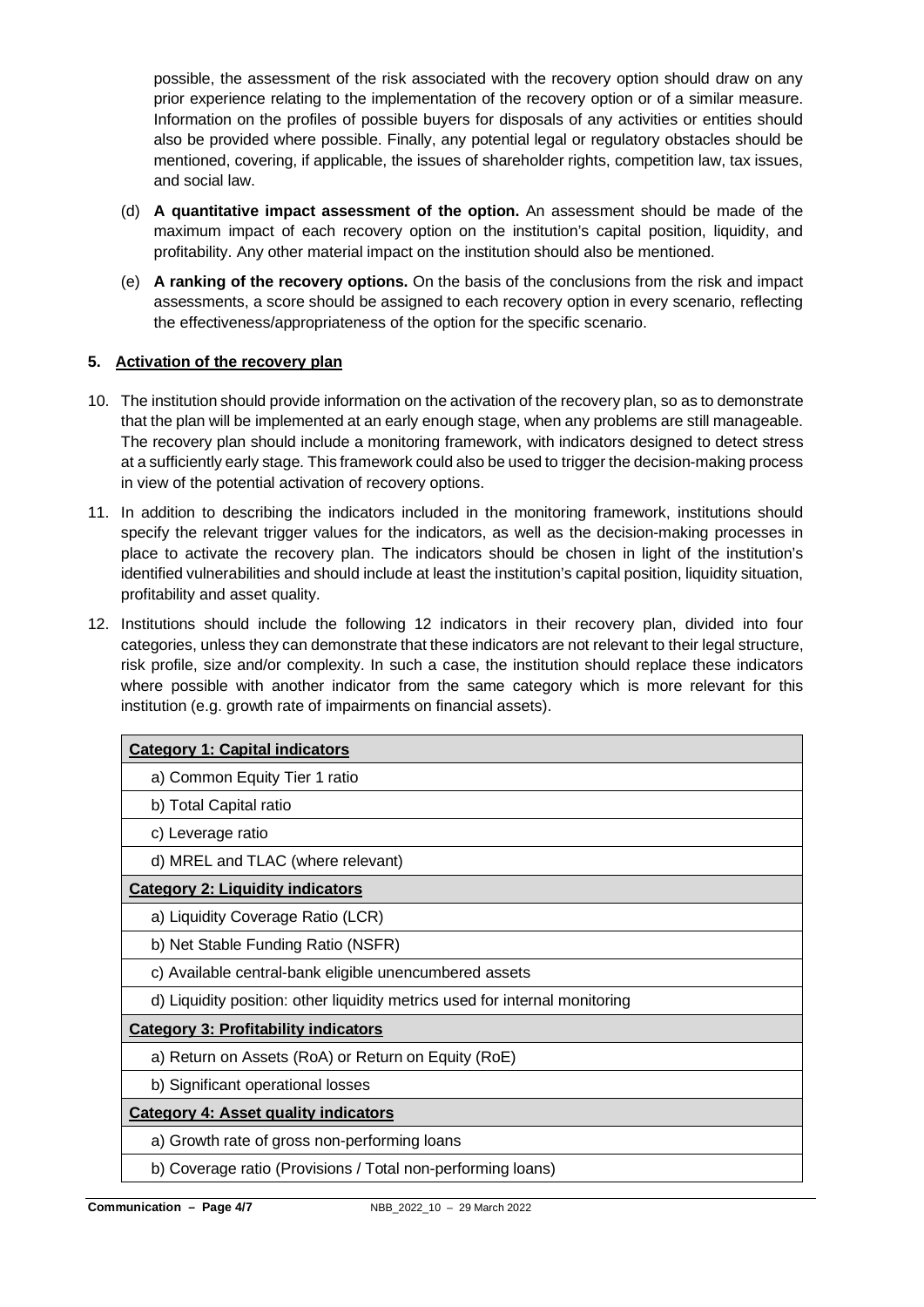- 13. It is good practice to specify, where possible, two threshold values for each of the quantitative indicators included in the monitoring framework: (1) an early warning threshold; and (2) a "recovery plan threshold". Early warning threshold values should be high enough so that they signal emerging stress well before a recovery plan would be expected to be activated. Breaches of recovery plan thresholds should trigger the escalation process of decision making associated with a recovery plan, whereby a decision is taken as to whether to activate any recovery options and, if so, which ones.
- 14. For the calibration of the thresholds, the institution should consider the overall recovery capacity of the available options, the complexity of the options, and the time needed to implement them.
- 15. Generally, the thresholds for regulatory capital indicators should be calibrated above the combined capital buffer requirement<sup>[5](#page-4-0)</sup>. Where an institution calibrates its capital indicators within the buffers, it should clearly demonstrate in its recovery plan that its recovery options can be implemented in a situation where the buffers have been totally or partially used. The thresholds for indicators based on regulatory liquidity requirements (LCR and NSFR indicators) should therefore be calibrated above the minimum requirements of 100 %.
- 16. The NBB, in its supervisory capacity, and the resolution authority may decide to implement temporary relief measures in the case of a systemic crisis with the aim of alleviating the regulatory requirements that could adversely impact the institutions' ability to continue supporting the real economy. Considering the temporary nature and the specific objective of such relief measures, their granting should not automatically result in the institutions recalibrating their recovery plan indicator thresholds.
- 17. Indicator threshold breaches do not automatically trigger the activation of a specific recovery option, but indicate that an escalation process should be started to decide whether to take action or not. In the context of that escalation process, the institution should:
	- (a) alert the institution's management committee within one business day of observing the breach; and
	- (b) notify the breach to the relevant competent authority at the latest within one additional business day.
- 18. Institutions should integrate their asset encumbrance indicator threshold values and the asset encumbrance monitoring framework in their general recovery plan monitoring framework. More guidance on the asset encumbrance requirements can be found in the NBB Communication on asset encumbrance<sup>[6](#page-4-1)</sup>.
- 19. The institution should also describe the consistency of the recovery plan monitoring framework with the institution's regular risk management framework. For the recovery plan monitoring framework, the institution may use indicators already included in the risk management framework, but the trigger values should in principle be different in both frameworks. The institution should also outline when and how the competent authorities would be informed that the indicator trigger values have been exceeded.
- 20. The institution is required to update the recovery plan at least every two years or more often if that is necessary following a change in its activities or financial position.[7](#page-4-2)

<span id="page-4-2"></span>Article 111 of the Banking Law.

<span id="page-4-0"></span> $5$  Defined in article 96 of the Banking Law: the capital conservation buffer extended by, if applicable, the institutionspecific countercyclical capital buffer, the capital buffer for systemically important institutions and the capital buffer for systemic or macroprudential risks.

<span id="page-4-1"></span><sup>&</sup>lt;sup>6</sup> Communication [NBB 2016\\_34](https://www.nbb.be/en/articles/communication-nbb201634-plans-de-redressement-obligations-en-matiere-dactifs-greves) of 18 July 2016 on recovery plans – obligations with regard to asset encumbrance (in French)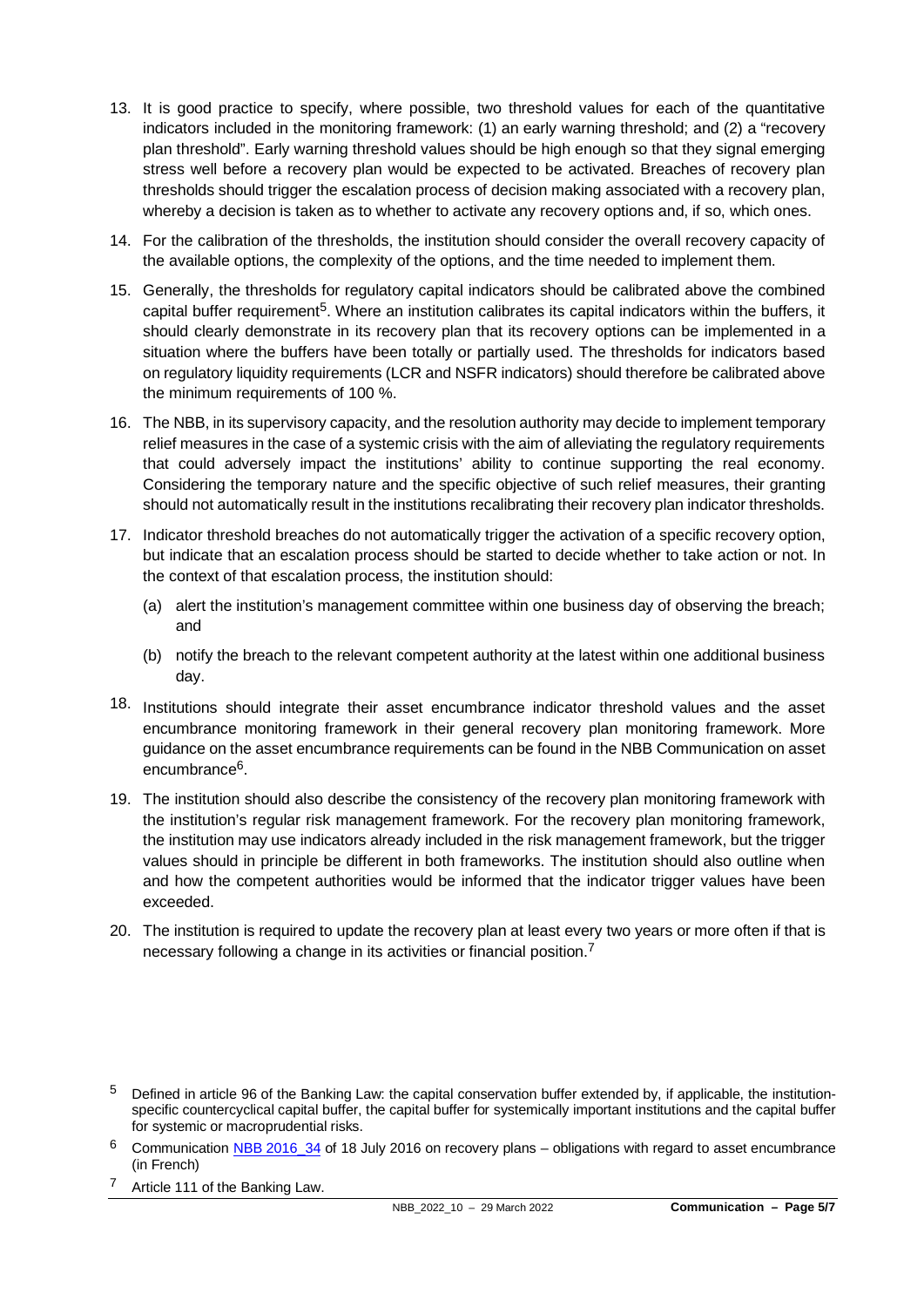# **6. Checklist of information to be included in a simplified recovery plan**

| 1. Summary<br>2. Vulnerabilities and scenarios | Description of the process of developing the plan.<br>Description of the procedure for approving and validating the<br>-<br>plan.<br>Main conclusions from the analysis of vulnerabilities and<br>٠<br>recovery options.<br>Institution's assessment of its overall recovery capacity.<br>-<br>Description of any preparatory measures.<br>٠<br>Description of the institution's key vulnerabilities and links to<br>$\overline{\phantom{a}}$<br>its business model and risk drivers.<br>Description of scenarios, including their severity, as well as<br>ä,<br>the types of shocks considered.                                                                      |
|------------------------------------------------|-----------------------------------------------------------------------------------------------------------------------------------------------------------------------------------------------------------------------------------------------------------------------------------------------------------------------------------------------------------------------------------------------------------------------------------------------------------------------------------------------------------------------------------------------------------------------------------------------------------------------------------------------------------------------|
| 3. Recovery options                            | The below information should be provided for each recovery<br>option:                                                                                                                                                                                                                                                                                                                                                                                                                                                                                                                                                                                                 |
| Description of recovery options                | Description of the option.<br>÷                                                                                                                                                                                                                                                                                                                                                                                                                                                                                                                                                                                                                                       |
| Process                                        | Description of the internal decision-making process, including<br>$\overline{a}$<br>the timing and steps involved in the decision to implement the<br>option.                                                                                                                                                                                                                                                                                                                                                                                                                                                                                                         |
| <b>Risk assessment</b>                         | Description of the main assumptions relating to the option's<br>$\overline{\phantom{a}}$<br>feasibility and impact.<br>Identification of the main impediments and risks associated<br>٠<br>with the option, making a distinction between financial,<br>operational and reputation risks.<br>Identification of the potential types of buyers if the option is a<br>disposal.<br>Identification of potential legal and regulatory constraints,<br>-<br>such as shareholder/third-party approval, pre-emption rights,<br>breach of contractual covenant, the stopping of a service line,<br>obstacles relating to competition law, tax issues, pensions or<br>HR issues. |
| Impact assessment                              | Description of the expected impact of the recovery option on:<br>۰<br>capital/solvency; funding/liquidity; profitability; operations.<br>Description of any other material impact.<br>-                                                                                                                                                                                                                                                                                                                                                                                                                                                                               |
| Combined risk and impact<br>assessment score   | On the basis of the conclusions from the risk and impact<br>assessments, a score should be assigned to each recovery<br>option<br>scenario,<br>reflecting<br>in<br>every<br>the<br>effectiveness/appropriateness of the option for the specific<br>scenario.                                                                                                                                                                                                                                                                                                                                                                                                          |
| 4. Activation of the plan                      | List of indicators included in monitoring framework, the<br>-<br>monitoring frequency, and the early warning and recovery<br>plan threshold values for each indicator.<br>Description of consistency of the monitoring framework with<br>۰<br>the regular risk management process.<br>Description of the internal decision-making process following<br>$\overline{a}$<br>a breach of the threshold value of an indicator, including the<br>timing of the different steps.<br>Description of the procedure for informing the competent<br>٠<br>authorities of indicator threshold value breaches.                                                                      |